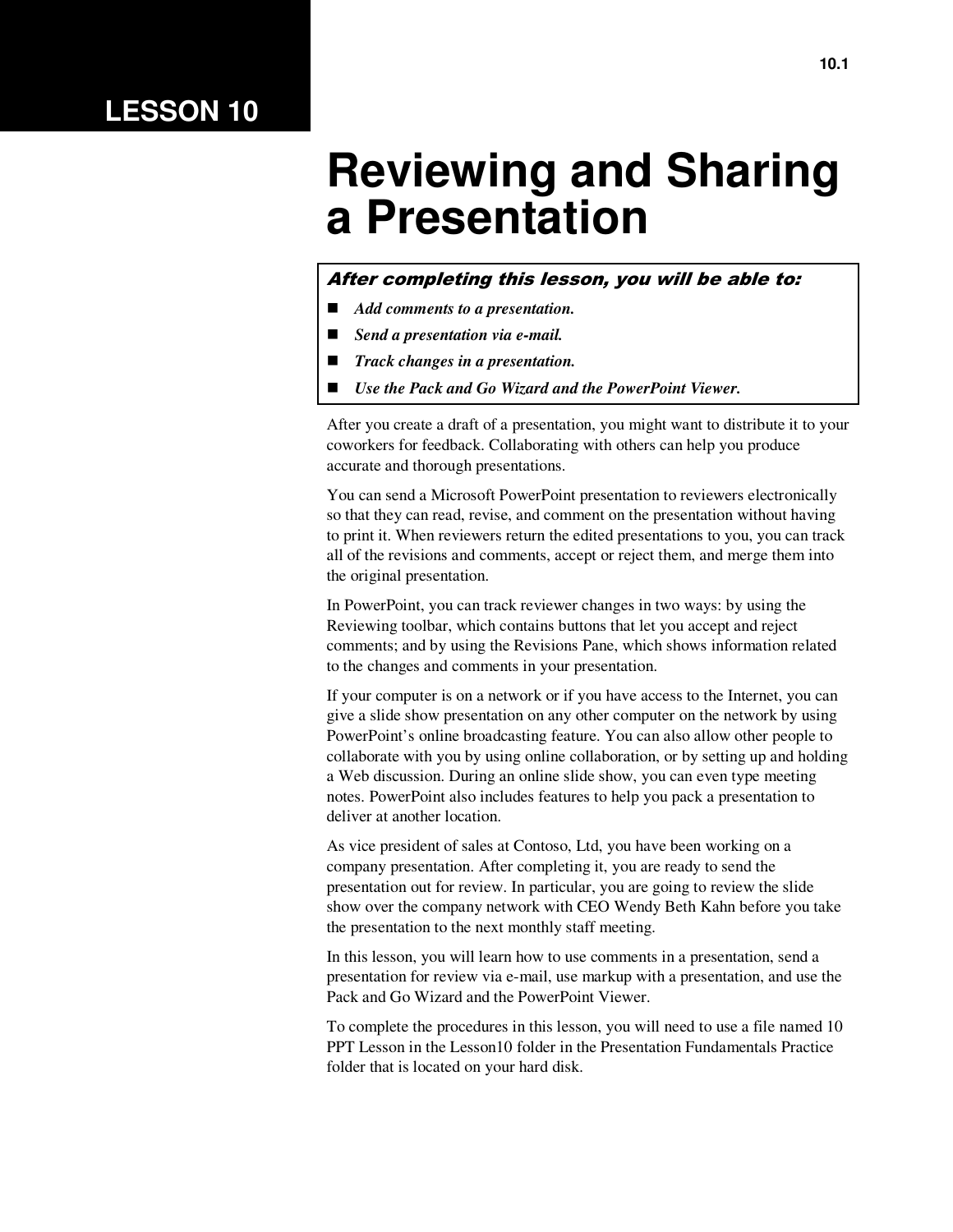- **1** Start PowerPoint, if necessary.
- **2** On the Standard toolbar, click the Open button.
- **3** Navigate to the Lesson10 folder in the Presentation Fundamentals Practice folder, and then open the 10 PPT Lesson file.
- **4** On the File menu, click Save As, type **Contoso Company Pres 10** in the File name box, and then click Save.

#### Adding Comments to a Presentation

Asking others to review and comment on your presentation can assist you in perfecting the presentation before it is final. You or your reviewers can insert comments, which are notes about text or other parts of the presentation. Once comments are added to a presentation, you can edit or delete them, and you can choose to show or hide them.

You add a comment by clicking Comment on the Insert menu. To edit or delete a comment, you right-click the commented text and then click Edit Comment or Delete Comment. To hide or show a comment, you need to open the Reviewing toolbar and click the Markup button, which toggles on and off. You can also use the functions on the Reviewing toolbar to insert, delete, or edit comments.

Once you begin working with comments, you can open the Revisions Pane to view comments made for each slide. You can open the Revisions Pane by first right-clicking on any toolbar and then selecting Revisions Pane from the menu.

In this exercise, you add and modify comments, open the Reviewing toolbar and the Revisions Pane, hide and show the comments in the presentation, and delete comments that you no longer need.

- **1** Drag the scroll box to display slide 2.
- **2** On the Insert menu, click Comment.

A comment box opens with your name, today's date, and a blinking cursor where you can begin typing your comment.

#### tip

To change the name of the person making the comments, on the Tools menu, click Options, click the General tab, change the user information Name and Initials, and then click OK. All comments will have the new user information attached to them.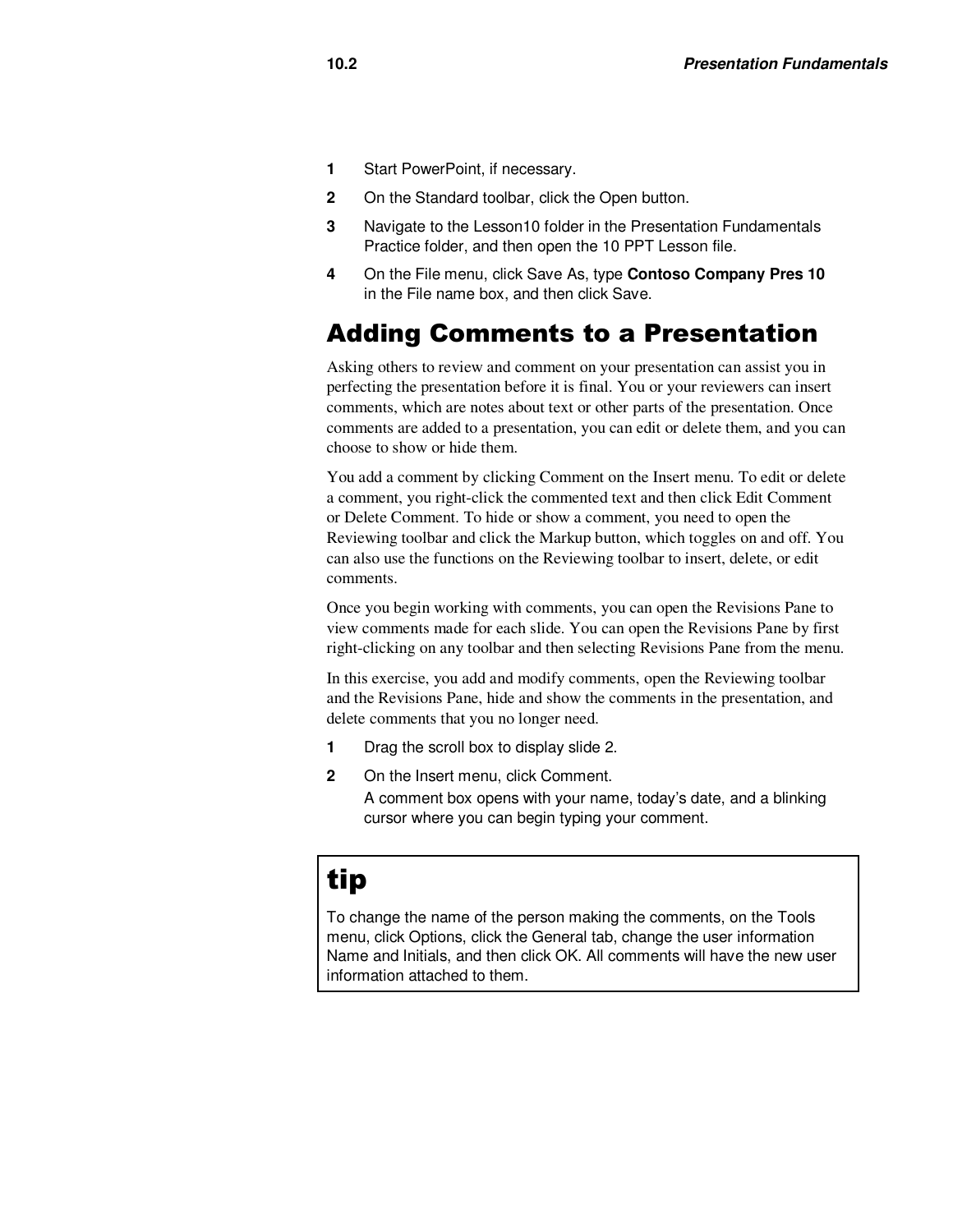

**3** In the comment box, type **Any ideas for improving this slide?**

**4** Click anywhere outside of the comment box, and then point to the small box to display the comment.

The comment box closes, and a small box with your initials and a number appears in the upper-left corner.

- **5** Double-click the small box. The comment box reopens, allowing you to edit your comment.
- **6** Click after the word slide to place the insertion pointer, press the spacebar, type **visually**, and then click outside of the comment box to close it.

The edit is made, and the comment box closes.

- **7** On the View menu, point to Toolbars, and then click Reviewing if necessary.
- **8** On the Reviewing toolbar, click the Markup button. The small comment box on slide 2 disappears.
- **9** On the Reviewing toolbar, click the Markup button again. The Markup button toggles on, and the comment box reappears.
- **10** Drag the scroll box to slide 3, and then on the Reviewing toolbar, click the Insert Comment button.
- **11** In the comment box, type **Ask Sandra to update this chart as necessary**.
- **12** Click anywhere outside of the comment box.
- **13** Drag the scroll box to slide 11, and then on the Reviewing toolbar, click the Insert Comment button.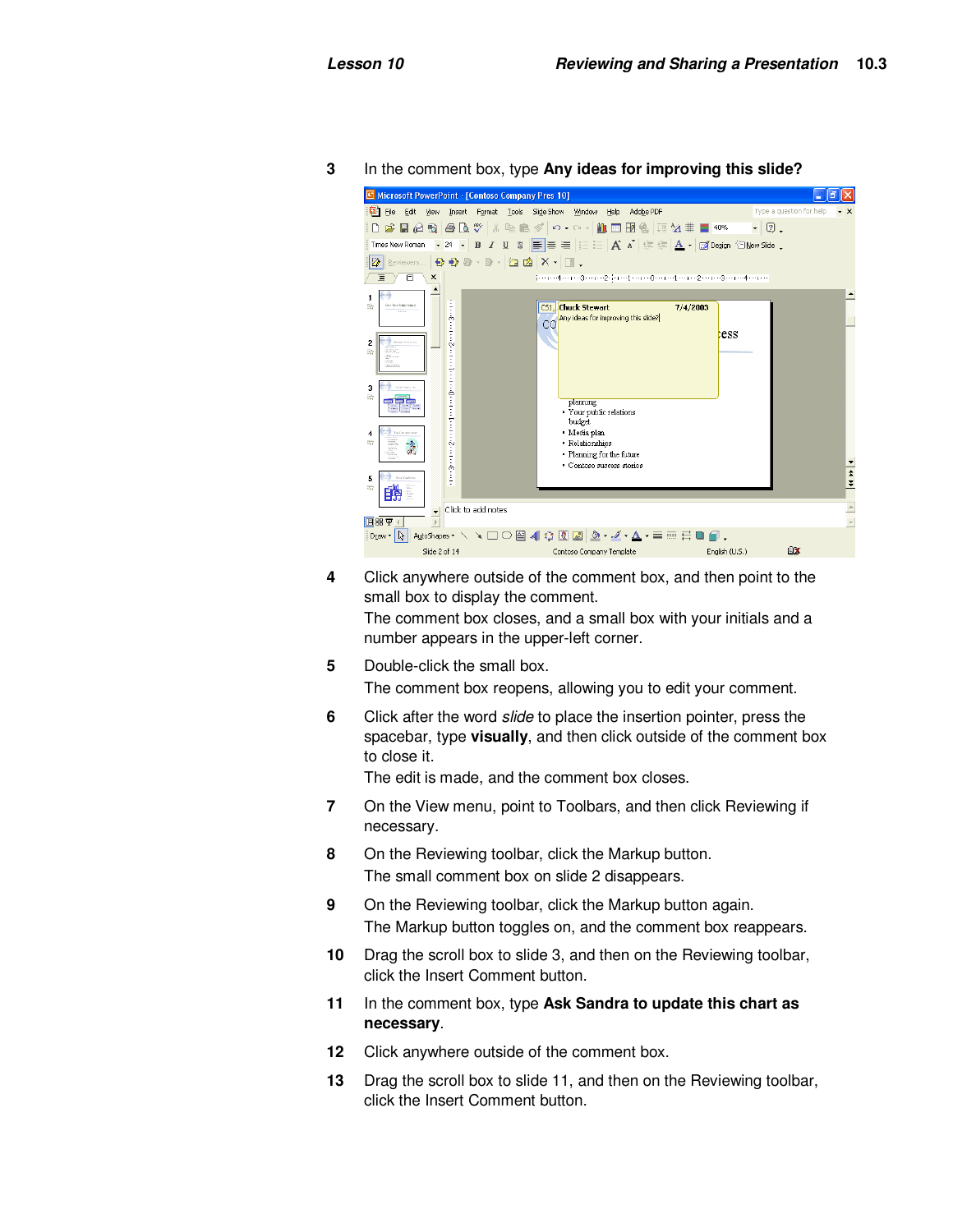- **14** In the comment box, type **Can we update these success stories?**
- **15** Right-click on any toolbar, and then click Revisions Pane. The Revisions Pane opens, showing comment 3 in the Slide changes box.



### tip

To change the size of the Revisions Pane, position the pointer (which changes to the two-headed arrow pointer) on the left edge of the Revisions Pane, and then drag the edge.

**16** Right-click anywhere on the comment box, and then click Delete Comment.

The comment is deleted from the slide and also from the Revisions Pane.

- **17** In the Revisions Pane, click Previous at the bottom of the pane. Slide 3 appears with comment 2 in the Revisions Pane.
- **18** In the Revisions Pane, click Previous at the bottom of the pane. Slide 2 appears with comment 1 in the Revisions Pane.
- **19** In the Revisions Pane, click the Close button to close the pane.

#### Sending a Presentation for Review using E-Mail

You can send a presentation to another person for review using e-mail. PowerPoint allows you to send presentations out for review using e-mail from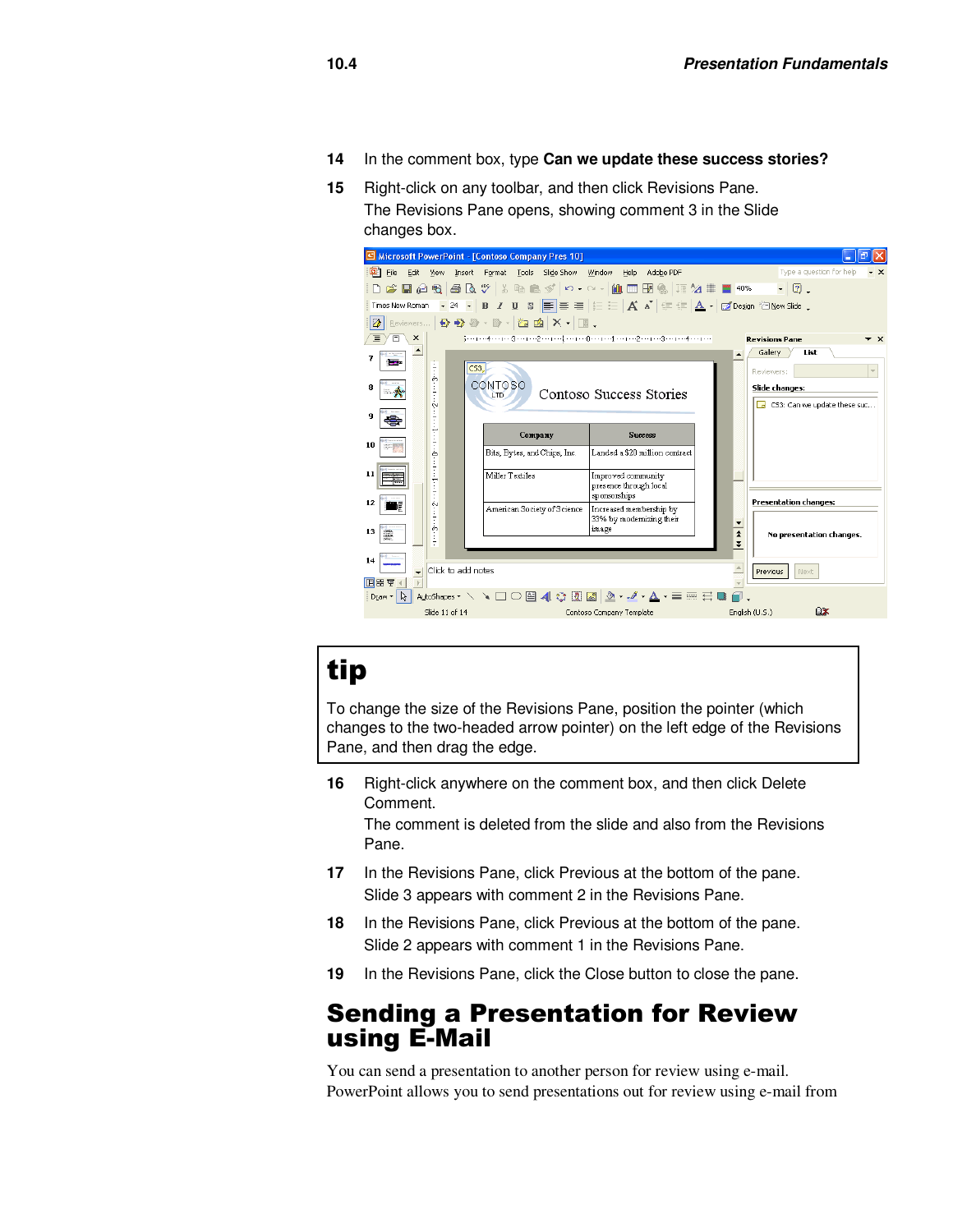within the program so that you do not have to open your e-mail program. To share your presentation with others, click the File menu and then point to Send To. The Send To menu includes the Mail Recipient (for Review) and Mail Recipient (as Attachment) commands. Click one of these commands to open an e-mail window in which the presentation is already listed as an attachment. If you use the Mail Recipient (for Review) command, the message also includes the text *Please review the attached document*. To send the presentation, enter the destination e-mail address and the Cc e-mail address for anyone who should receive a copy of the message and its attachments. The subject line of the e-mail will already contain the file name of the presentation you are sending.

#### important

To complete this exercise, you need to have an e-mail program installed on your computer and an e-mail account set up.

In this exercise, you send a presentation for review attached to an e-mail message.

**1** On the File menu, point to Send To, and then click Mail Recipient (for Review).

The e-mail window opens, ready for you to type in the recipient's address.

|                                                     | Please review 'Contoso Company Pres 10' |        |              |             |                                                                                                                            |      |    |  |
|-----------------------------------------------------|-----------------------------------------|--------|--------------|-------------|----------------------------------------------------------------------------------------------------------------------------|------|----|--|
| File                                                | Edit<br>View                            | Insert | Format Tools |             | Message                                                                                                                    | Help |    |  |
| E<br>Send                                           | Cut                                     |        | Copy Paste   | <b>Undo</b> | Check                                                                                                                      |      | XX |  |
| 图 To:                                               |                                         |        |              |             |                                                                                                                            |      |    |  |
| 图CC:                                                |                                         |        |              |             |                                                                                                                            |      |    |  |
| Subject:<br>Please review 'Contoso Company Pres 10' |                                         |        |              |             |                                                                                                                            |      |    |  |
| Attach:                                             | Contoso Company Pres 10.ppt (654 KB)    |        |              |             |                                                                                                                            |      |    |  |
|                                                     |                                         |        |              |             | $\sqrt{2}$ E $\sqrt{3}$ $\sqrt{2}$ $\sqrt{2}$ $\sqrt{2}$ $\sqrt{2}$ $\sqrt{2}$ $\sqrt{2}$ $\sqrt{2}$ $\sqrt{2}$ $\sqrt{2}$ |      |    |  |
| Please review the attached document.                |                                         |        |              |             |                                                                                                                            |      |    |  |
|                                                     |                                         |        |              |             |                                                                                                                            |      |    |  |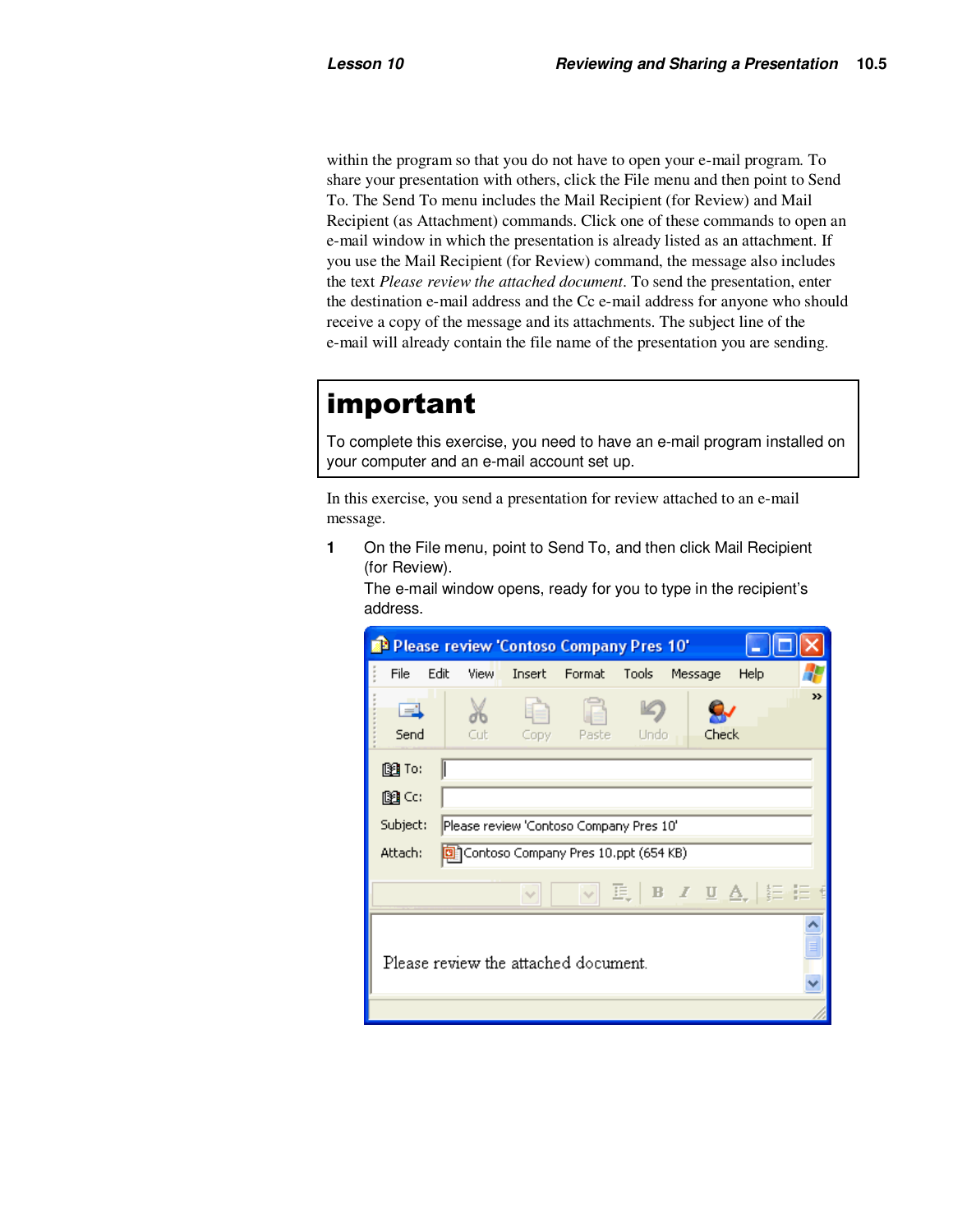#### tip

To send a copy of the current presentation as an attachment in an e-mail message, click the E-mail (as Attachment) button on the Standard toolbar.

- **2** Click in the To: box, if necessary, and type **someone@example.com**.
- **3** On the Message toolbar, click the Send button. The e-mail with the attached presentation is sent out for review, and you return to your PowerPoint presentation. The e-mail message is sent to an e-mail account at Microsoft, which automatically sends a response to the original author. You'll receive an e-mail response in your Inbox.

#### Tracking Changes in a Presentation

Once you send your presentation out for review, reviewers edit it using the markup feature so that you can see what they've changed.

After you receive the edited presentations back from reviewers, you have the ability to compare the various versions of the presentation and merge all of the revisions and comments into the original presentation.

When you compare and merge presentations, PowerPoint shows the differences between them as markups. You can accept and reject one or all markups or revisions. The Markup command on the View menu allows you to track changes made to your presentation by using call-outs within the presentation. These call-outs show changes in detail without obscuring the presentation or affecting its layout. They also give you a more visible and comprehensive view of the changes that have been made.

Each change made in PowerPoint is marked with a call-out box that contains the reviewer's name/initials, the date, and the details of the actual comment or change. PowerPoint uses a different color call-out box for each reviewer, so you can quickly identify who made the change.

You can use the Reviewing toolbar to track, accept, and reject revisions. The Reviewing toolbar gives you a variety of views and options when reviewing presentations. The following table lists the Reviewing toolbar buttons and a brief description of each.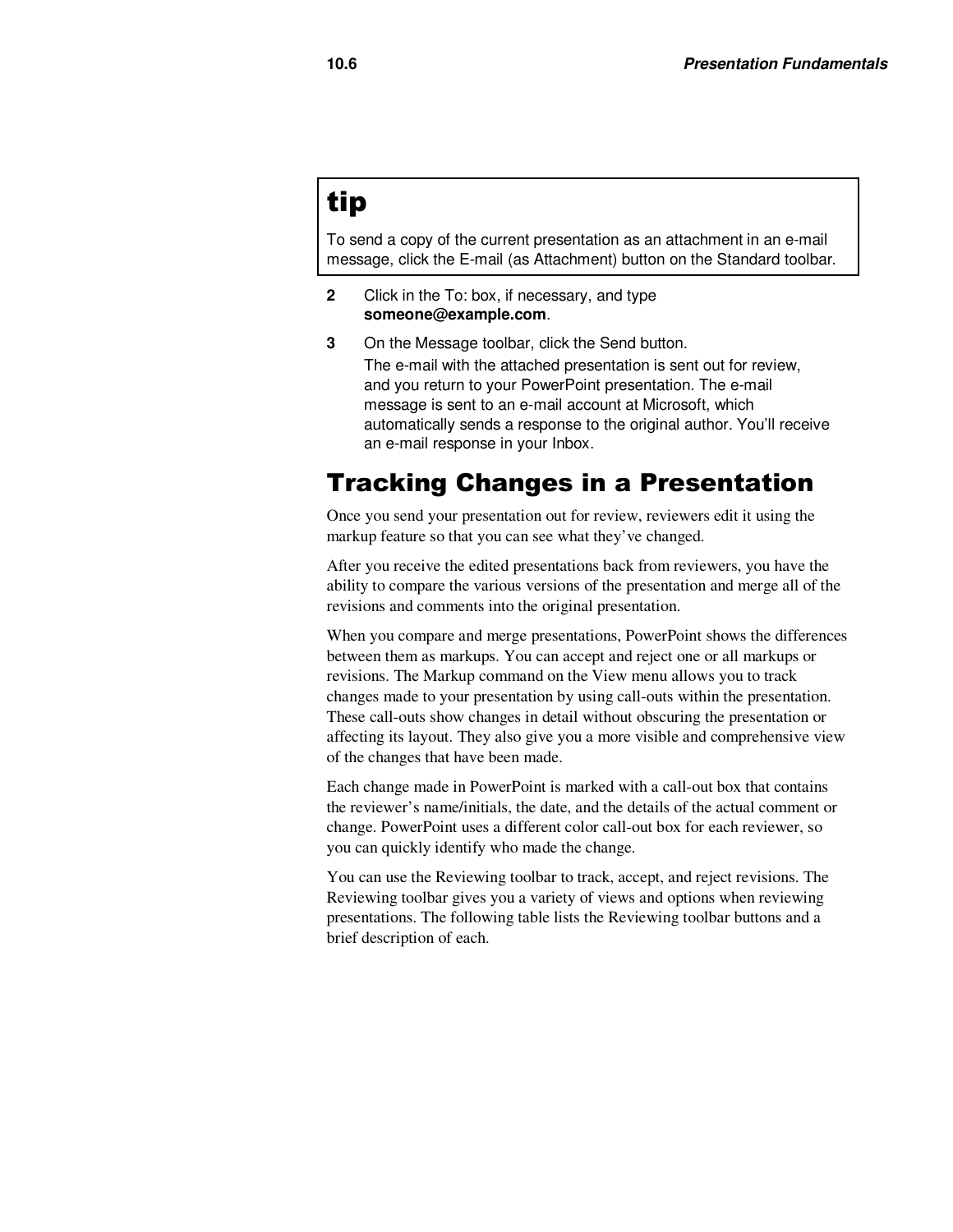| <b>Button Name</b>       | Icon | <b>Description</b>                                                                                                              |  |  |
|--------------------------|------|---------------------------------------------------------------------------------------------------------------------------------|--|--|
| Markup                   |      | Allows you to track changes made to<br>your presentation by using call-outs<br>within the presentation.                         |  |  |
| Reviewers<br>Reviewers   |      | Allows you to view changes by<br>specific reviewers or all reviewers.                                                           |  |  |
| Previous Item            |      | Allows you to move to the previous<br>comment or tracked change.                                                                |  |  |
| Next Item                |      | Allows you to move to the next<br>comment or tracked change.                                                                    |  |  |
| Apply                    |      | Allows you to apply a change in a<br>presentation, all changes to a slide, or<br>all changes to a presentation.                 |  |  |
| Unapply                  |      | Allows you to unapply a change in a<br>presentation, all changes to a slide, or<br>all changes to the presentation.             |  |  |
| <b>Insert Comment</b>    |      | Allows you to insert a comment into a<br>presentation.                                                                          |  |  |
| <b>Edit Comment</b>      |      | Allows you to edit a comment within a<br>presentation.                                                                          |  |  |
| Delete<br>Comment/Marker |      | Allows you to delete a comment or<br>marker within a presentation or to<br>delete all comments or markers in a<br>presentation. |  |  |
| <b>Revisions Pane</b>    |      | Allows you to show or hide the<br>Revisions Pane.                                                                               |  |  |

As you review the comments and changes, you can accept or reject them one at a time or all at once. When you accept a change, PowerPoint deletes the text or inserts it into the presentation, as appropriate. When you reject a change, PowerPoint restores the original text.

When you are comparing and merging changes, you can also open the Revisions Pane to easily identify the changes a reviewer has made to a presentation. You can see a list of the changes made by a given reviewer or get a graphical representation of the changes via the Gallery tab. A drop-down menu makes it simple to apply or unapply changes that the reviewer has made.

## tip

Use the scroll bar in the Revisions Pane to see all of the comments and changes in a presentation.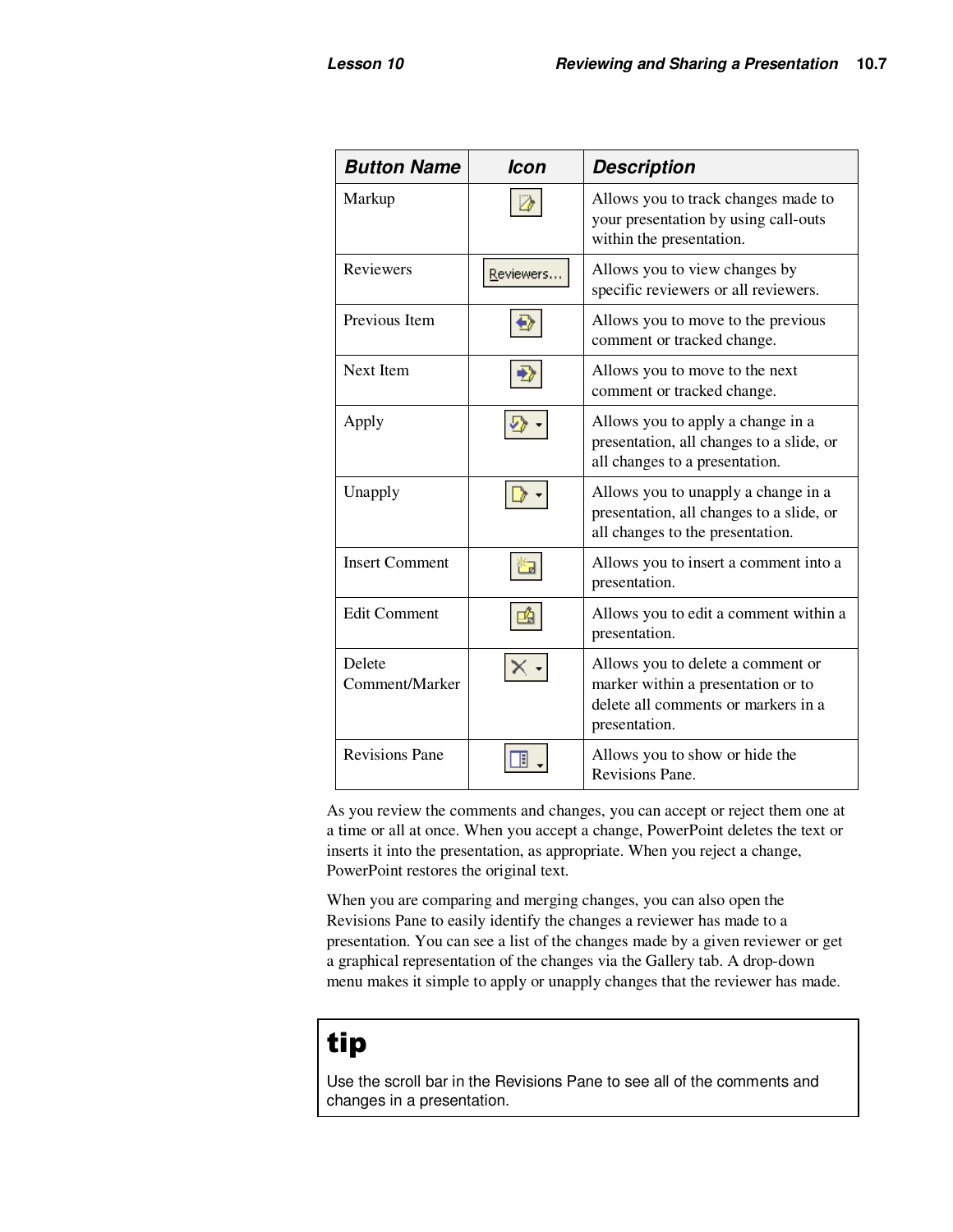In this exercise, you compare an edited version of your presentation to the original, turn on Markup to track changes, accept and reject changes, and save the revised presentation.

- **1** On the View menu, point to Toolbars, and then click Reviewing, if necessary.
- **2** On the Tools menu, click Compare and Merge Presentations. The Choose Files to Merge with Current Presentation dialog box appears.
- **3** Navigate to the Lesson10 folder that is located in the Presentation Fundamentals Practice folder, click 10 PPT Edit, and then click Merge.

A message box appears, indicating that the presentation you selected was not sent for review by pointing to Send To on the File menu and then clicking Mail Recipient (for Review).

**4** Click Continue.

The deletions and changes from both presentations appear on the screen in the current presentation. The color of each revision indicates a different reviewer.



- **5** On the Reviewing toolbar, click the Markup button, if necessary, to display any comments and changes.
- **6** On the Reviewing toolbar, click the Reviewers button, click Sandra Martinez to clear the check box, and then click anywhere on the screen.

The revisions made by Sandra Martinez are hidden.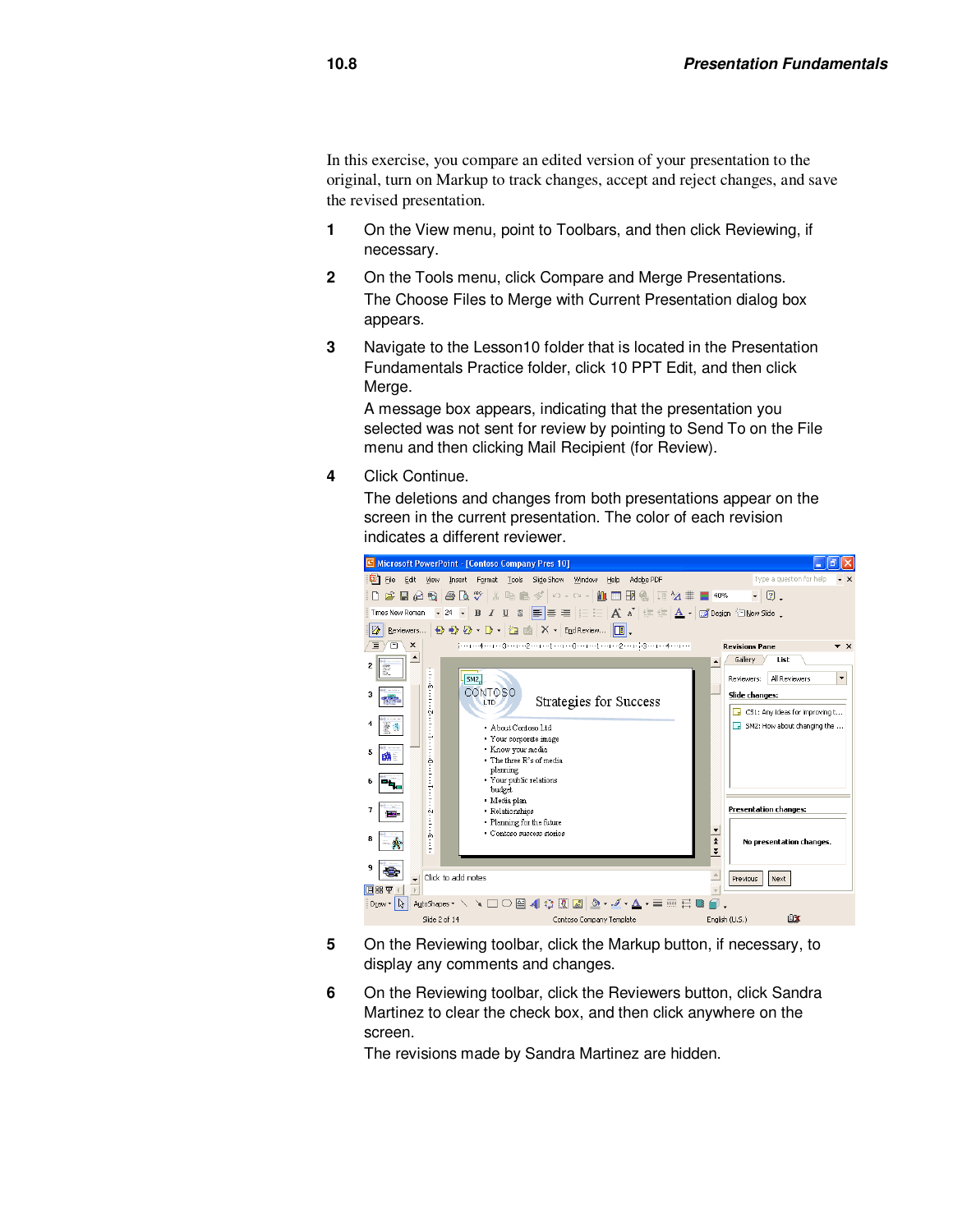**7** On the Reviewing toolbar, click the Reviewers button, click All Reviewers to select all of the reviewer check boxes, and then click anywhere on the screen.

All reviewer revisions are restored to view.

### tip

When you point to a comment or change on the screen, the name that appears in the ScreenTip is the user name entered when the operating system was installed. If no name was entered, the ScreenTip shows "end user" as the name.

- **8** On slide 1, in the Revisions Pane in the List tab, click SM1 to display the comment by Sandra Martinez. Sandra suggests that slide numbers and the company name be added to all slides.
- **9** On the View menu, click Header and Footer, select the Slide number check box, and type **Contoso, Ltd** as the footer.
- **10** Click Apply to All.
- **11** On the Reviewing toolbar, click the Delete Comment down arrow, and then click Delete All Markers on the Current Slide. The comment is deleted from slide 1.
- **12** On the Reviewing toolbar, click the Next Item button. Slide 2 appears. You have asked for input on changing the visual impact of the slide.
- **13** In the Reviewing Pane, click SM2 to see her suggestion. Sandra suggests changing the slide to a two-column layout.
- **14** On the Format menu, click Slide Layout, and then scroll up to select the Title and 2-Column Text slide layout.
- **15** Close the Slide Layout task pane, and then move the last four items of the list into the new second column. Adjust text size in the first column to match the size of text in the right-hand column.
- **16** On the Reviewing toolbar, click the Delete Comment down arrow, and then click Delete All Markers on Current Slide.
- **17** Click the Next Item button to display changes on slide 3. You asked Sandra to update the organization chart as necessary. She has edited the chart.
- **18** Click the Gallery tab in the Revision Pane to see the changed organization chart. The Gallery tab shows the slide with Sandra's changes to the organization chart.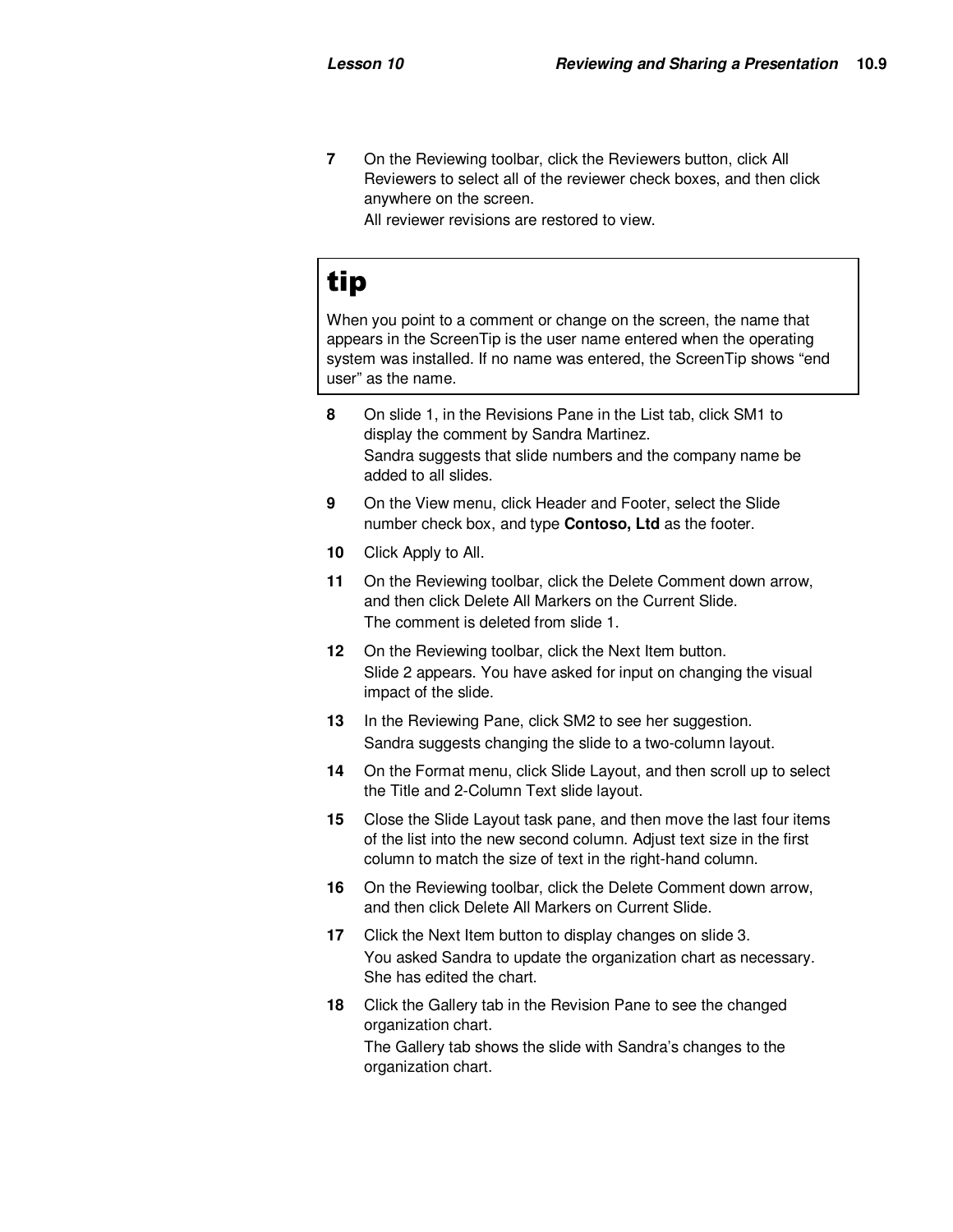- **19** On the Reviewing toolbar, click the Apply button down arrow, and then click Apply All Changes to the Current Slide. The organization chart is updated to show a new name for one employee and a new employee in Sandra Martinez's area.
- **20** Delete all markers on the current slide.
- **21** On the Reviewing toolbar, click the Next Item button. Slide 4 appears with text changes Sandra Martinez has made.



- **22** In the Track Changes box on the slide, select the Inserted "Developing" Sandra Martinez check box. The change appears in the bulleted text box.
- **23** Click in a blank area of the slide to close the Track Changes box.
- **24** On the Reviewing toolbar, click the Apply button. All of the changes proposed by Sandra Martinez are applied.
- **25** In the Slide pane, click the Track Changes Marker.
- **26** On the Reviewing toolbar, click the Delete Marker button. The marker is deleted from the slide.
- **27** At the bottom of the Revisions Pane, click the Next button on the List tab.

PowerPoint takes you to slide 13, where Sandra has added a comment and a revision.

**28** Click the Track Changes Marker to see the revision. Sandra suggests replacing *quois* with *qu'ois*. This is not correct, however, so you will reject her suggestion.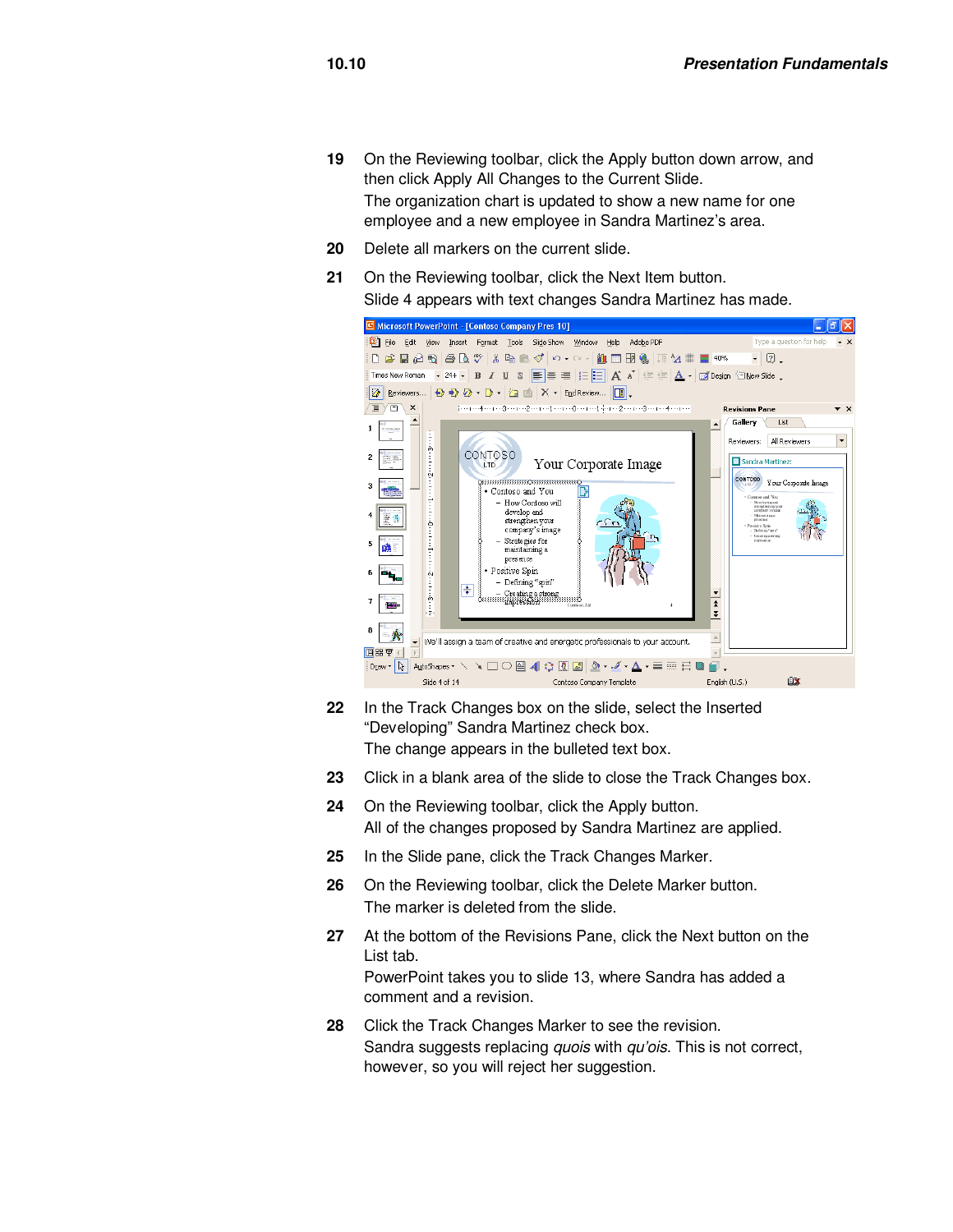- **29** View Sandra's comment on the slide and then adjust the placeholder width as she suggests.
- **30** Delete all markers on the slide.
- **31** On the File menu, click Save As, click at the end of the current file name in the File name box, press the spacebar, and type **Edited**.
- **32** Click Save to save the edited version of the presentation. The presentation is saved.
- **33** Close the Revision Pane and Reviewing toolbar if necessary.

#### Using the Pack and Go Wizard

If you need to transport your presentation to another computer, you can use the Pack and Go Wizard to compress and save the presentation to a floppy disk, other removable media, or a hard drive. With the Pack and Go Wizard, you can include linked files and fonts that are used in the presentation to which the remote computer might not have access. The Pack and Go Wizard includes linked files by default. When you select the Embed TrueType Fonts option, the wizard stores TrueType fonts in the presentation. It is especially important to select this option if you are using fonts in a presentation that are not typically installed by Windows. Then when you open or show a presentation on another computer that doesn't have these TrueType fonts, the presentation looks the same as it did on your computer. Be aware that including embedded fonts in a presentation increases the file size.

### tip

You can also embed fonts when you save a presentation. In the Save As dialog box, click Tools, click Save Options, select the Embed TrueType fonts check box, and then click Embed characters in use only (best for reducing file size) option to embed only those characters used in the presentation or click Embed all characters (best for editing by others) option to embed all the characters in the font set.

PowerPoint comes with a special program called the **PowerPoint Viewer**, which allows you to show a slide show on a computer that does not have PowerPoint installed. You can easily install the PowerPoint Viewer program on any compatible system. When you run the Pack and Go Wizard, you have the option to include the PowerPoint Viewer with the packed presentation.

When you complete the Pack and Go Wizard process, PowerPoint creates two files: Pngsetup and Pres0.ppz. Pngsetup is a setup file that unpackages and delivers your presentation, and Pres0.ppz is a compressed version of your presentation. To unpack and deliver your presentation, double-click the Pngsetup file and follow the instructions. The Pngsetup and Pres0.ppz files need to be in the same folder for the slide show delivery to be successful.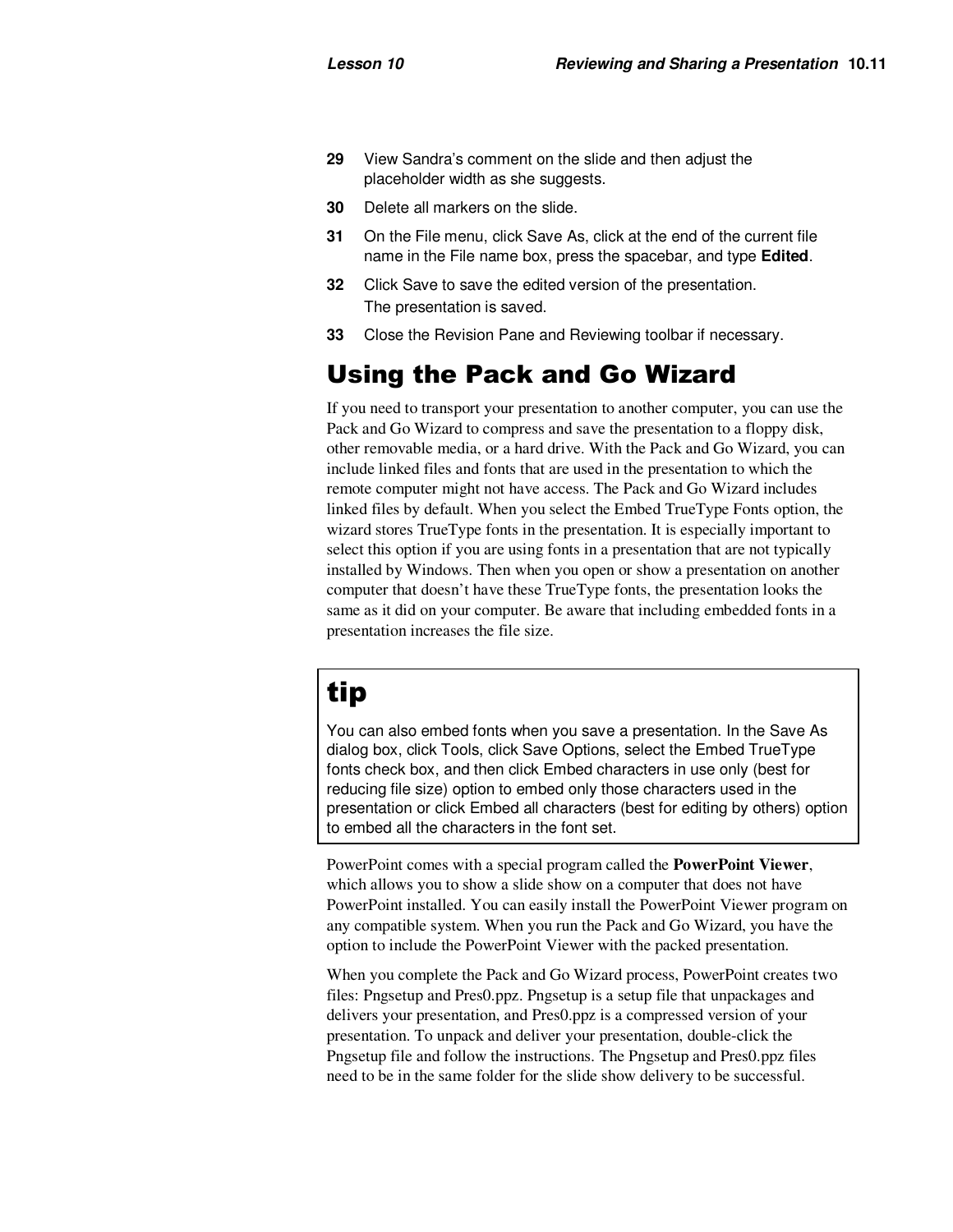In this exercise, you start the Pack and Go Wizard, embed fonts in a presentation, close the presentation, and show a presentation using the PowerPoint Viewer.

- **1** On the File menu, click Pack and Go. The Pack and Go Wizard displays an introduction dialog box.
- **2** Read the introduction, and then click Next.

The Pack and Go Wizard asks you which presentation you would like to package. The current (active) presentation is selected by default, though you can select any presentation.

**3** Click Next.

The Pack and Go Wizard asks you in which drive you want to store the presentation, such as your hard disk or a network drive. Drive A appears by default.

- **4** Click the Choose destination option, click Browser, navigate to the Lesson10 folder, click Select, and then click Next. The Pack and Go Wizard asks you if you would like to include linked files and fonts used in your presentation.
- **5** Select the Embed TrueType Fonts check box, and then click Next. The Pack and Go Wizard asks if you want to include the PowerPoint Viewer. The Pack and Go Wizard does not include the PowerPoint Viewer by default.

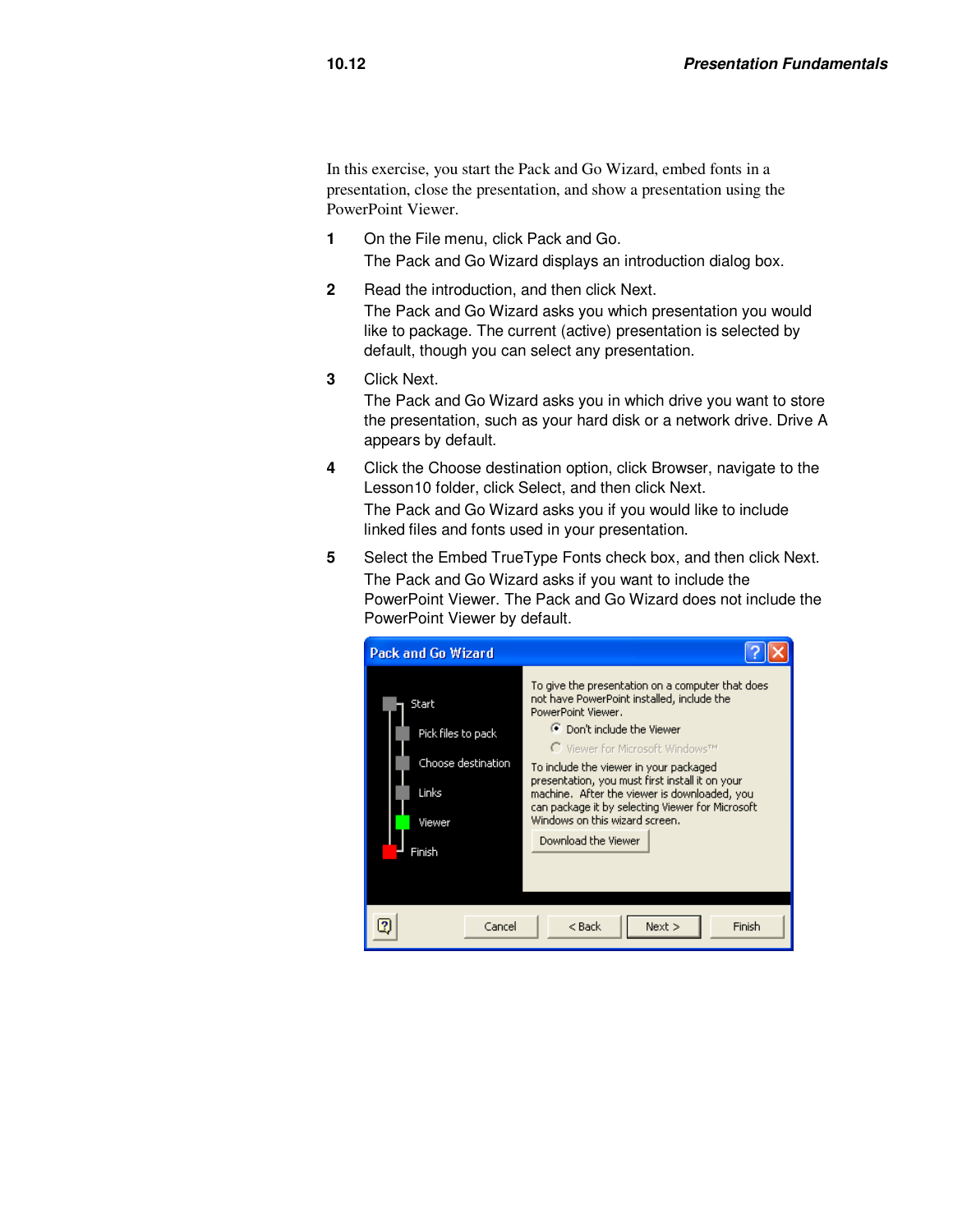### troubleshooting

If the viewer for Microsoft Windows option is dimmed, you need to install the PowerPoint Viewer to your hard disk to use it with the Pack and Go Wizard. To download the PowerPoint Viewer from within the Pack and Go Wizard, click Download the Viewer to access a Microsoft Web site where you can download the program to your hard disk, and then double-click the setup program to install it.

- **6** Click Next, and then click Finish. You are now ready to take your presentation on the road.
- **7** On the File menu, click Close.
- **8** If a dialog box appears asking whether you want to save the changes to your presentation, click Yes.
- **9** Minimize the PowerPoint program.
- **10** On the taskbar, click Start, point to Programs, and then click Microsoft PowerPoint Viewer 97. The Microsoft PowerPoint Viewer appears.
- **11** Navigate to the Lesson10 folder in the Presentation Fundamentals Practice folder.
- **12** In the list of files and folders, click Contoso Company Pres 10 Edited.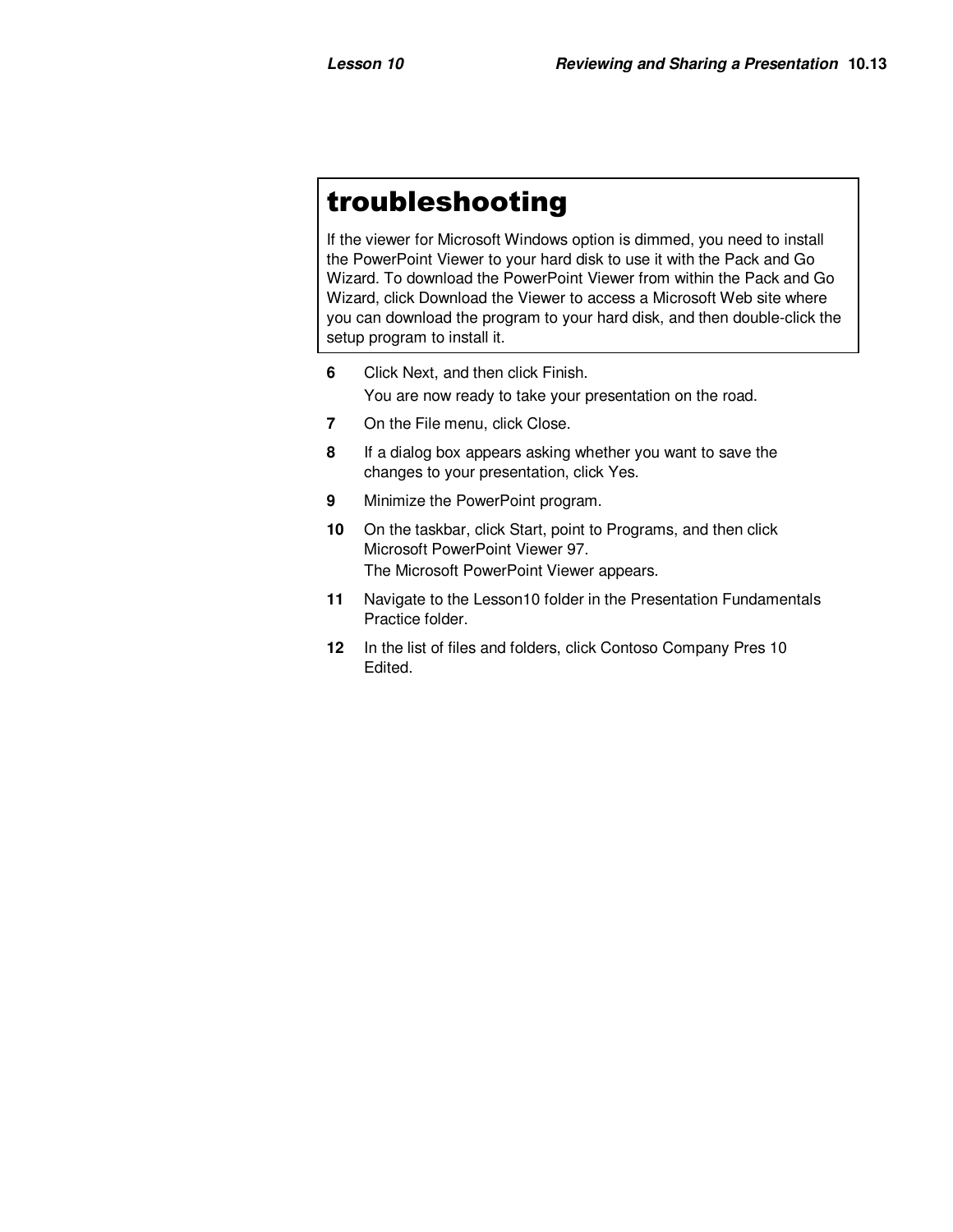| <b>W.</b> Microsoft PowerPoint Viewer                                                            |                      |       |
|--------------------------------------------------------------------------------------------------|----------------------|-------|
| Look in: <b>C</b> Lesson10                                                                       | ▼ ← 白 a* 丽・          |       |
| Contoso Company Pres 1<br>10 PPT Lesson<br><b>QE</b> Contoso Company Pres 10                     |                      |       |
| File name:<br>Contoso Company Pres 10 Edited                                                     |                      | Show  |
| Files of type:<br>Presentations(".ppt;".pps;".pot)                                               |                      | Exit  |
| Print                                                                                            | Options              | About |
| Advance slides<br>C Manually<br><b>C</b> Using Timings, if present<br>Password Locked Slide Show | No Preview Available |       |

**13** Click Show.

The PowerPoint Viewer shows Contoso Company Pres 10 Edited as a slide show.

- **14** Click the mouse to advance through the presentation slides. When the slide show ends, the PowerPoint Viewer dialog box reappears.
- **15** Click Exit.

#### Lesson Wrap-Up

This lesson covered how to add comments to a presentation, send a presentation via e-mail, track changes in a presentation, and use the Pack and Go Wizard.

If you are continuing to work in PowerPoint, save and close the presentation:

- **1** On the Standard toolbar, click the Save button. PowerPoint saves any changes to the presentation.
- 2 On the File menu, click Close. PowerPoint closes the presentation.